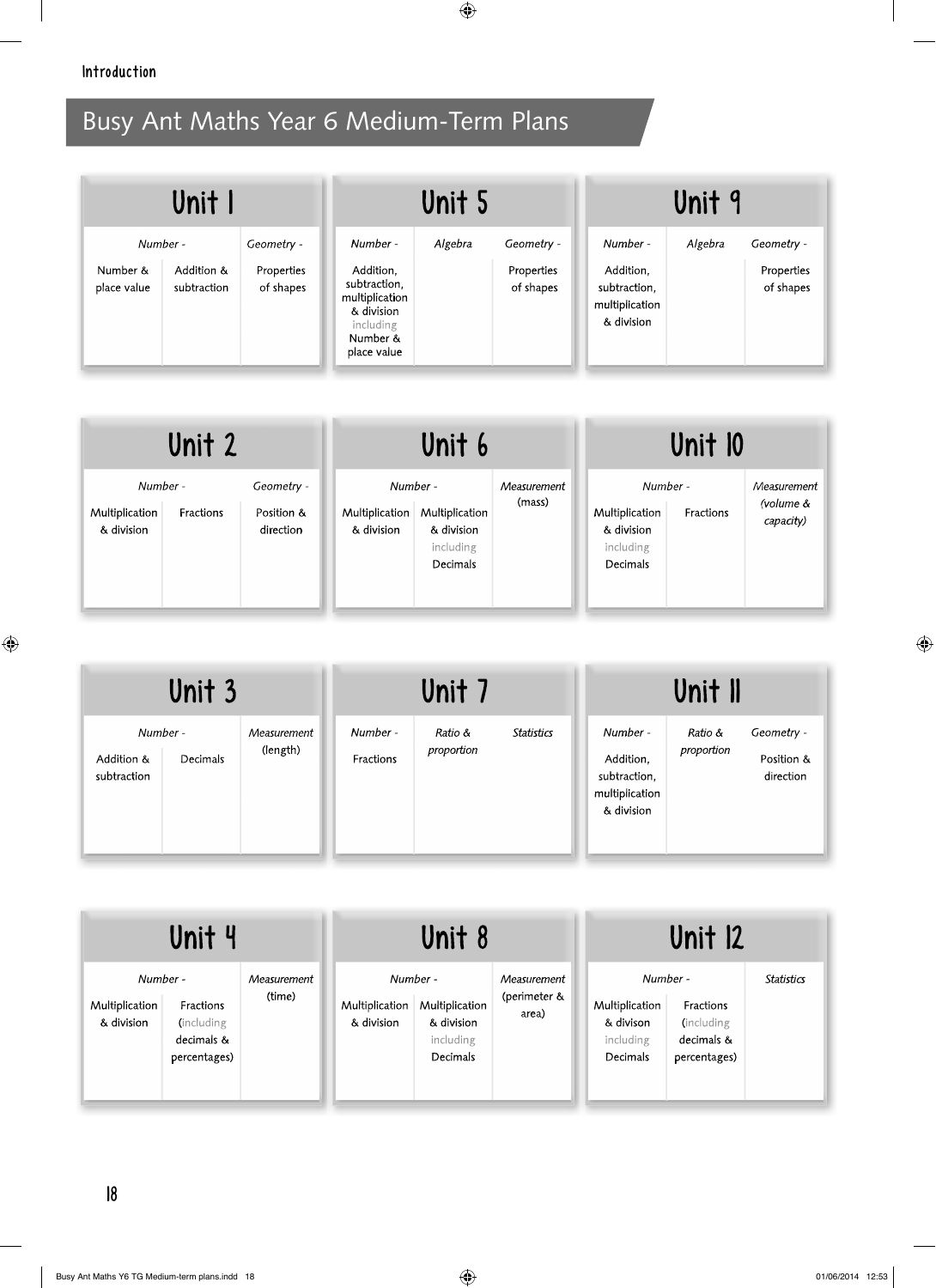| Number - Number and place value<br>Number - Addition and subtraction<br>Unit 1                                                                                       |                                                                                                                                                                            |             |
|----------------------------------------------------------------------------------------------------------------------------------------------------------------------|----------------------------------------------------------------------------------------------------------------------------------------------------------------------------|-------------|
| Geometry - Properties of shapes                                                                                                                                      |                                                                                                                                                                            |             |
| National Curriculum attainment targets<br>Pupils should be taught to:                                                                                                | Lesson objectives<br>Pupils will be taught to:                                                                                                                             | Lesson      |
| Number - Number and place value                                                                                                                                      | Week 1                                                                                                                                                                     |             |
| • read, write, order and compare numbers up to<br>10 000 000 and determine the value of each digit                                                                   | . Read and write numbers up to 10 000 000 and determine the value of<br>each digit                                                                                         | $\mathbf 1$ |
| • round any whole number to a required degree of<br>accuracy                                                                                                         | • Order and compare numbers up to 10 000 000 and determine the value of<br>each digit                                                                                      | 2           |
| • solve number and practical problems that involve all of<br>the above                                                                                               | • Round any whole number to a required degree of accuracy                                                                                                                  | 3           |
|                                                                                                                                                                      | · Solve number problems and reason mathematically                                                                                                                          | 4           |
| Number – Addition and subtraction                                                                                                                                    | Week 2                                                                                                                                                                     |             |
| • perform mental calculations, including with large<br>numbers                                                                                                       | • Add mentally, including with large numbers<br>• Use estimation to check answers                                                                                          |             |
| · solve addition and subtraction multi-step problems in<br>contexts, deciding which operations and methods to                                                        | • Subtract mentally, including with large numbers<br>• Use estimation to check answers                                                                                     | 2           |
| use and why<br>• solve problems involving addition, subtraction,                                                                                                     | • Add and subtract decimals mentally                                                                                                                                       | 3           |
| multiplication and division<br>• use estimation to check answers to calculations and<br>determine, in the context of a problem, an appropriate<br>degree of accuracy | • Solve addition and subtraction multi-step problems in contexts, deciding<br>which operations and methods to use and why<br>• Use estimation to check accuracy of answers | 4           |
| Geometry - Properties of shapes                                                                                                                                      | Week 3                                                                                                                                                                     |             |
| • recognise, describe and build simple 3-D shapes,                                                                                                                   | • Recognise, describe and build simple 3-D shapes                                                                                                                          | 1           |
| including making nets                                                                                                                                                | · Identify and build different nets for a cube                                                                                                                             | 2           |
|                                                                                                                                                                      | • Construct nets for a cube and a cuboid                                                                                                                                   | 3           |
|                                                                                                                                                                      | • Construct nets for 3-D shapes with one or more triangular faces                                                                                                          | 4           |

| Number - Multiplication and division<br>Number - Fractions<br>Unit 2                                                                                                                   |                                                                                                                                                                                                   |                |
|----------------------------------------------------------------------------------------------------------------------------------------------------------------------------------------|---------------------------------------------------------------------------------------------------------------------------------------------------------------------------------------------------|----------------|
| Geometry - Position and direction                                                                                                                                                      |                                                                                                                                                                                                   |                |
| National Curriculum attainment targets<br>Pupils should be taught to:                                                                                                                  | Lesson objectives<br>Pupils will be taught to:                                                                                                                                                    | Lesson         |
| Number - Multiplication and division                                                                                                                                                   | Week <sub>1</sub>                                                                                                                                                                                 |                |
| • practise multiplication for larger numbers, using the<br>formal written methods of short and long multiplication *<br>• perform mental calculations, including with large<br>numbers | • Multiply mentally, including with large numbers<br>. Use the formal written method of short multiplication to calculate<br>ThHTO $\times$ O<br>• Estimate and check the answer to a calculation | 1              |
| · solve problems involving addition, subtraction,<br>multiplication and division<br>• use estimation to check answers to calculations                                                  | • Use the expanded written method to calculate TO x TO<br>• Estimate and check the answer to a calculation                                                                                        | $\overline{2}$ |
|                                                                                                                                                                                        | • Use the formal written method of long multiplication to calculate TO x TO<br>• Estimate and check the answer to a calculation                                                                   | 3              |
|                                                                                                                                                                                        | • Solve problems involving addition, subtraction, multiplication and division                                                                                                                     | 4              |
| Number - Fractions                                                                                                                                                                     | Week 2                                                                                                                                                                                            |                |
| • use common factors to simplify fractions; use common<br>multiples to express fractions in the same denomination                                                                      | • Use common factors to simplify fractions; use common multiples to express<br>fractions in the same denomination                                                                                 | 1              |
| • compare and order fractions, including fractions > 1                                                                                                                                 | • Compare and order fractions, including fractions greater than 1                                                                                                                                 | $\overline{2}$ |
| • add and subtract fractions with different denominators<br>and mixed numbers, using the concept of equivalent<br>fractions                                                            | • Add fractions with different denominators and mixed numbers, using<br>the concept of equivalent fractions                                                                                       | 3              |
|                                                                                                                                                                                        | • Subtract fractions with different denominators and mixed numbers, using<br>the concept of equivalent fractions                                                                                  | 4              |
| Geometry - Position and direction                                                                                                                                                      | Week 3                                                                                                                                                                                            |                |
| • describe positions on the full coordinate grid (all four                                                                                                                             | • Use coordinates to describe the positions of shapes in all four quadrants                                                                                                                       | 1              |
| quadrants)<br>· draw and translate simple shapes on the coordinate<br>plane, and reflect them in the axes                                                                              | . Plot and label rectangles, squares, parallelograms and rhombuses in the<br>four quadrants; use the properties of shapes to predict missing coordinates                                          | $\overline{2}$ |
|                                                                                                                                                                                        | • Use coordinates to translate shapes into all four quadrants; use the<br>properties of shapes to predict missing coordinates                                                                     | 3              |
|                                                                                                                                                                                        | • Use coordinates to reflect shapes in the axes into all four quadrants; use the<br>properties of shapes to predict missing coordinates                                                           | $\overline{4}$ |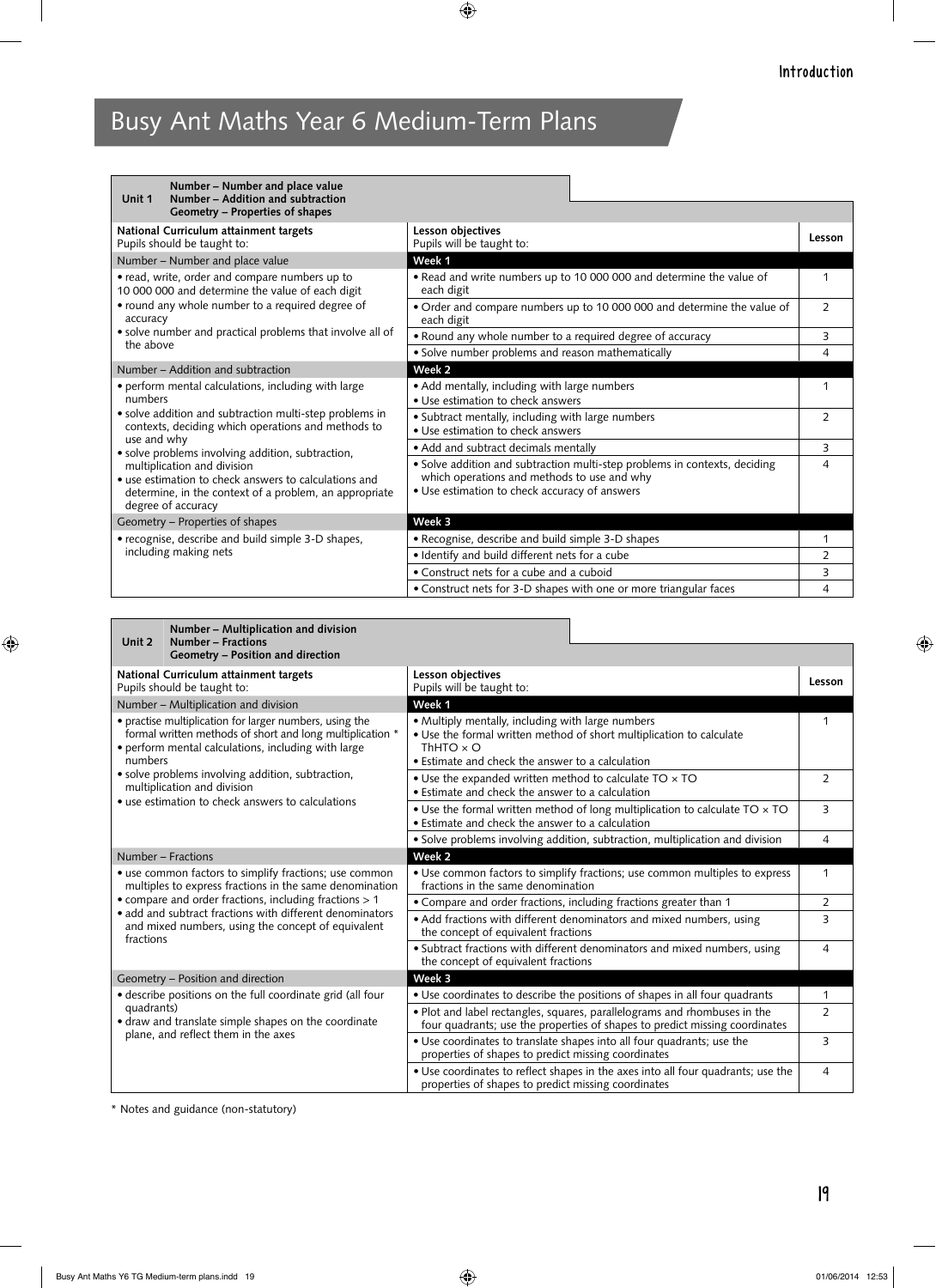| Number - Addition and subtraction<br>Unit 3<br>Number - Decimals                                                                                                               |                                                                                                                                                                          |                |
|--------------------------------------------------------------------------------------------------------------------------------------------------------------------------------|--------------------------------------------------------------------------------------------------------------------------------------------------------------------------|----------------|
| Measurement (length)                                                                                                                                                           |                                                                                                                                                                          |                |
| National Curriculum attainment targets<br>Pupils should be taught to:                                                                                                          | Lesson objectives<br>Pupils will be taught to:                                                                                                                           | Lesson         |
| Number - Addition and subtraction                                                                                                                                              | Week 1                                                                                                                                                                   |                |
| • practise addition and subtraction for larger numbers, using<br>the formal written methods of columnar addition and                                                           | • Add whole numbers using the formal written method of columnar addition<br>• Estimate and check the answer to a calculation                                             | 1              |
| subtraction *<br>· solve addition and subtraction multi-step problems in<br>contexts, deciding which operations and methods to use                                             | · Subtract whole numbers using the formal written method columnar<br>subtraction (decomposition)<br>• Estimate and check the answer to a calculation                     | $\overline{2}$ |
| and why<br>· solve problems involving addition, subtraction,<br>multiplication and division<br>• use estimation to check answers to calculations and                           | • Add and subtract decimals using the formal written methods of<br>columnar addition and subtraction (decomposition)<br>• Estimate and check the answer to a calculation | 3              |
| determine, in the context of a problem, an appropriate<br>degree of accuracy                                                                                                   | • Solve problems which require answers to be rounded to specified<br>degrees of accuracy                                                                                 | 4              |
| Number - Decimals                                                                                                                                                              | Week <sub>2</sub>                                                                                                                                                        |                |
| • identify the value of each digit in numbers given to three                                                                                                                   | • Identify the value of each digit in a number with three decimal places                                                                                                 | 1              |
| decimal places and multiply and divide numbers by 10, 100<br>and 1000 giving the answers up to three decimal places<br>• multiply decimals by whole numbers, starting with the | • Multiply and divide numbers by 10, 100 and 1000 where the answers<br>are up to three decimal places                                                                    | $\overline{2}$ |
| simplest cases, such as $0.4 \times 2 = 0.8$ , and in practical                                                                                                                | · Multiply decimals by whole numbers including in practical contexts                                                                                                     | 3              |
| contexts, such as measures and money *<br>• solve problems which require answers to be rounded to<br>specified degrees of accuracy                                             | · Solve problems which require answers to be rounded to specified<br>degrees of accuracy                                                                                 | $\overline{4}$ |
| Measurement (length)                                                                                                                                                           | Week 3                                                                                                                                                                   |                |
| • solve problems involving the calculation and conversion<br>of units of measure, using decimal notation up to three                                                           | • Convert from smaller to larger standard units of length and vice versa;<br>use decimal notation up to three decimal places                                             | 1              |
| decimal places where appropriate<br>• use, read, write and convert between standard units,                                                                                     | • Calculate and convert between standard units of length to solve<br>problems; use decimal notation up to three decimal places                                           | $\overline{2}$ |
| converting measurements of length from a smaller unit<br>of measure to a larger unit, and vice versa, using decimal<br>notation up to three decimal places                     | • Calculate and convert between standard units of length to solve<br>problems; use decimal notation up to three decimal places                                           | 3              |
| • convert between miles and kilometres                                                                                                                                         | • Convert between miles and kilometres making approximate conversions<br>and connect conversion to a graphical representation                                            | 4              |

| Number – Multiplication and division<br>Number – Fractions (including decimals and percentages)<br>Unit 4<br><b>Measurement (time)</b>                                                      |                                                                                                                                                                                                                    |                |
|---------------------------------------------------------------------------------------------------------------------------------------------------------------------------------------------|--------------------------------------------------------------------------------------------------------------------------------------------------------------------------------------------------------------------|----------------|
| National Curriculum attainment targets<br>Pupils should be taught to:                                                                                                                       | Lesson objectives<br>Pupils will be taught to:                                                                                                                                                                     | Lesson         |
| Number - Multiplication and division                                                                                                                                                        | Week 1                                                                                                                                                                                                             |                |
| • practise division for larger numbers, using the formal written<br>method of short division *                                                                                              | • Identify common factors, common multiples and prime numbers<br>· Perform mental calculations, including with large numbers                                                                                       | 1              |
| • divide numbers up to 4 digits by a two-digit number using the<br>formal written method of short division where appropriate<br>• perform mental calculations, including with large numbers | • Use the formal written method of short division to calculate ThHTO $\div$ O<br>• Estimate and check the answer to a calculation                                                                                  | $\overline{2}$ |
| · identify common factors, common multiples and prime<br>numbers<br>• solve problems involving addition, subtraction, multiplication<br>and division                                        | • Use the most efficient method to calculate ThHTO ÷ TO<br>• Use the formal written method of short division to calculate<br>ThHTO $\div$ TO where appropriate<br>• Estimate and check the answer to a calculation | 3              |
| • use estimation to check answers to calculations                                                                                                                                           | • Solve problems involving addition, subtraction, multiplication and division<br>• Estimate and check the answer to a calculation                                                                                  | 4              |
| Number – Fractions (including decimals and percentages)                                                                                                                                     | Week 2                                                                                                                                                                                                             |                |
| • associate a fraction with division and calculate decimal<br>fraction equivalents [for example, 0.375] for a simple                                                                        | • Associate a fraction with division and calculate decimal fraction<br>equivalents                                                                                                                                 | 1              |
| fraction [for example, $\frac{3}{8}$ ]<br>• recall and use equivalences between simple fractions,                                                                                           | • Associate a fraction with division and calculate decimal fraction<br>equivalents                                                                                                                                 | $\overline{2}$ |
| decimals and percentages<br>• solve problems involving the calculation of percentages [for                                                                                                  | • Recall and use equivalences between fractions, decimals and percentages                                                                                                                                          | 3              |
| example, of measures, and such as 15% of 360] and the use of<br>percentages for comparison [NC Domain: Ratio and proportion]                                                                | • Solve problems involving the calculation of percentages and the use of<br>percentages for comparison                                                                                                             | 4              |
| Measurement (time)                                                                                                                                                                          | Week 3                                                                                                                                                                                                             |                |
| • use, read, write and convert between standard units,                                                                                                                                      | • Convert from smaller to larger standard units of time and vice versa                                                                                                                                             | 1              |
| converting measurements of time from a smaller unit of<br>measure to a larger unit, and vice versa                                                                                          | • Calculate and convert between standard units of time to solve problems                                                                                                                                           | $\overline{2}$ |
|                                                                                                                                                                                             | • Calculate speed using compound units, for example, miles per hour                                                                                                                                                | 3              |
|                                                                                                                                                                                             | • Apply the calculation of speed using compound units to subjects such<br>as science                                                                                                                               | 4              |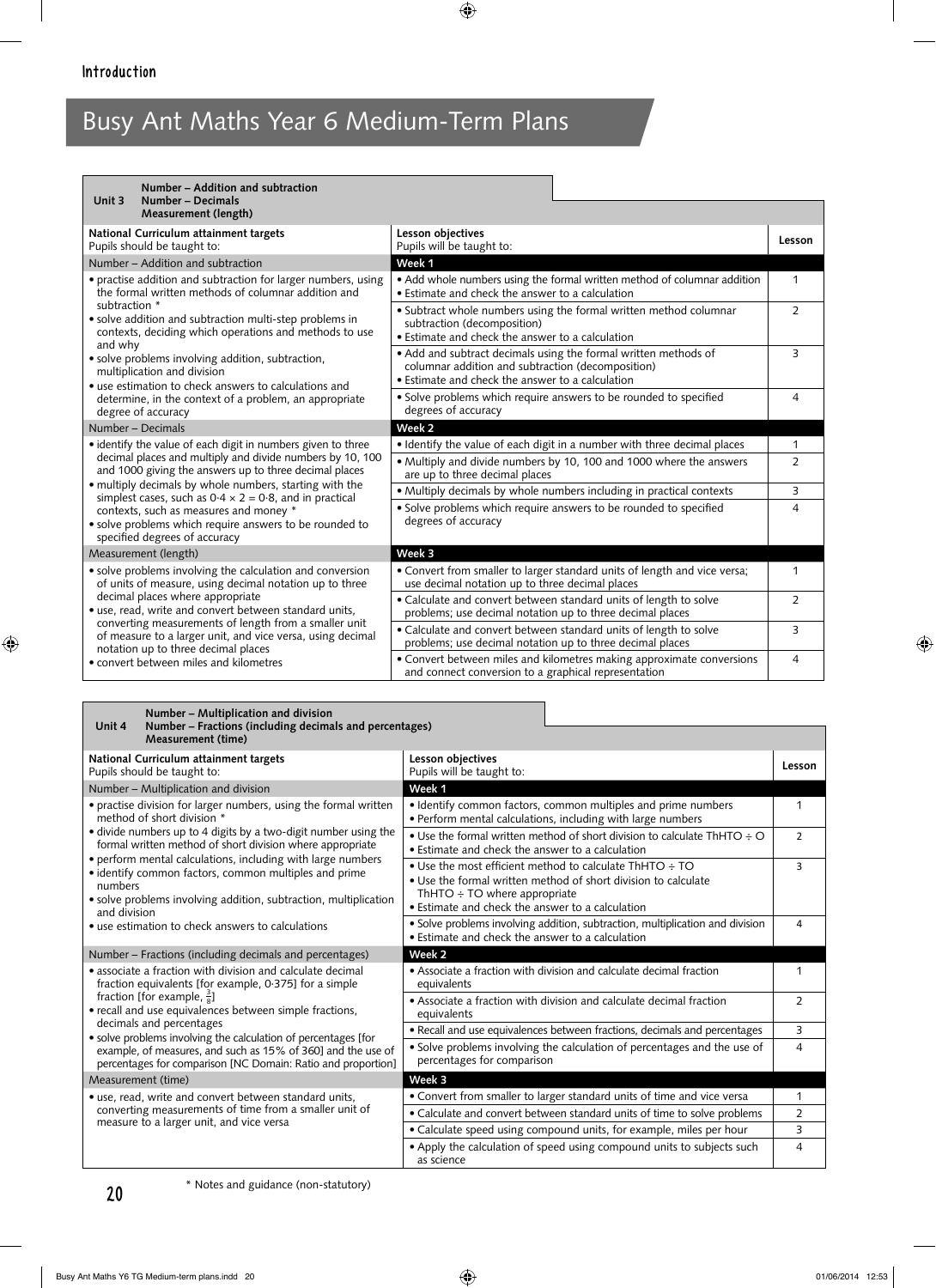| Unit 5<br>Algebra                                                                                                                                                                                                                     | Number - Addition, subtraction, multiplication and division, including Number and place value                                                                                                                      |                |
|---------------------------------------------------------------------------------------------------------------------------------------------------------------------------------------------------------------------------------------|--------------------------------------------------------------------------------------------------------------------------------------------------------------------------------------------------------------------|----------------|
| Geometry - Properties of shapes                                                                                                                                                                                                       |                                                                                                                                                                                                                    |                |
| National Curriculum attainment targets<br>Pupils should be taught to:                                                                                                                                                                 | Lesson objectives<br>Pupils will be taught to:                                                                                                                                                                     | Lesson         |
| Number - Addition, subtraction, multiplication and                                                                                                                                                                                    | Week 1                                                                                                                                                                                                             |                |
| division, including Number and place value                                                                                                                                                                                            | • Use negative numbers and calculate intervals across zero                                                                                                                                                         | 1              |
| · perform mental calculations, including with mixed<br>operations and large numbers                                                                                                                                                   | · Use negative numbers in context, and solve multi-step problems                                                                                                                                                   | $\overline{2}$ |
| • use their knowledge of the order of operations to carry<br>out calculations involving the four operations<br>• practise addition and subtraction for larger numbers,<br>using the formal written methods of columnar addition       | • Calculate mentally, including with mixed operations and large numbers<br>• Use knowledge of the order of operations to carry out calculations<br>involving the four operations                                   | 3              |
| and subtraction *<br>• solve addition and subtraction multi-step problems in<br>contexts, deciding which operations and methods to<br>use and why<br>· solve problems involving addition, subtraction,<br>multiplication and division | • Add and subtract mentally and using the formal written methods<br>• Solve problems involving addition, subtraction, multiplication and division                                                                  | 4              |
| Number - Number and place value                                                                                                                                                                                                       |                                                                                                                                                                                                                    |                |
| • use negative numbers in context, and calculate intervals<br>across zero                                                                                                                                                             |                                                                                                                                                                                                                    |                |
| Algebra                                                                                                                                                                                                                               | Week <sub>2</sub>                                                                                                                                                                                                  |                |
| • use simple formulae                                                                                                                                                                                                                 | · Use simple formulae                                                                                                                                                                                              | 1              |
| · generate and describe linear number sequences<br>• express missing number problems algebraically                                                                                                                                    | • Generate and describe linear number sequences<br>· Use simple formulae                                                                                                                                           | 2              |
| • find pairs of numbers that satisfy an equation with two<br>unknowns<br>• enumerate possibilities of combinations of two variables                                                                                                   | • Express missing number problems algebraically<br>· Use simple formulae                                                                                                                                           | 3              |
|                                                                                                                                                                                                                                       | • Find pairs of numbers that satisfy an equation with two unknowns<br>• Enumerate possibilities of combinations of two variables<br>· Use simple formulae                                                          | 4              |
| Geometry - Properties of shapes                                                                                                                                                                                                       | Week 3                                                                                                                                                                                                             |                |
| • draw 2-D shapes using given dimensions and angles<br>• compare and classify geometric shapes based on their                                                                                                                         | • Draw 2-D shapes using given dimensions and angles; use measuring tools<br>and conventional markings and labels for lines and angles                                                                              | $\mathbf{1}$   |
| properties and sizes and find unknown angles in any<br>triangles, quadrilaterals, and regular polygons<br>• recognise angles where they meet at a point, are on a<br>straight line, or are vertically opposite, and find missing      | • Use properties and sizes to compare and classify geometric shapes;<br>find unknown angles in triangles, quadrilaterals, and regular polygons<br>expressing relationships algebraically, e.g. $a = 180 - (b + c)$ | $\overline{2}$ |
| angles                                                                                                                                                                                                                                | • Identify and name angles where they are vertically opposite                                                                                                                                                      | 3              |
|                                                                                                                                                                                                                                       | · Identify and name angles where they meet at a point, are on a straight<br>line, or are vertically opposite; find missing angles expressing relationships<br>algebraically, e.g. $a = 180 - (b + c)$              | $\overline{4}$ |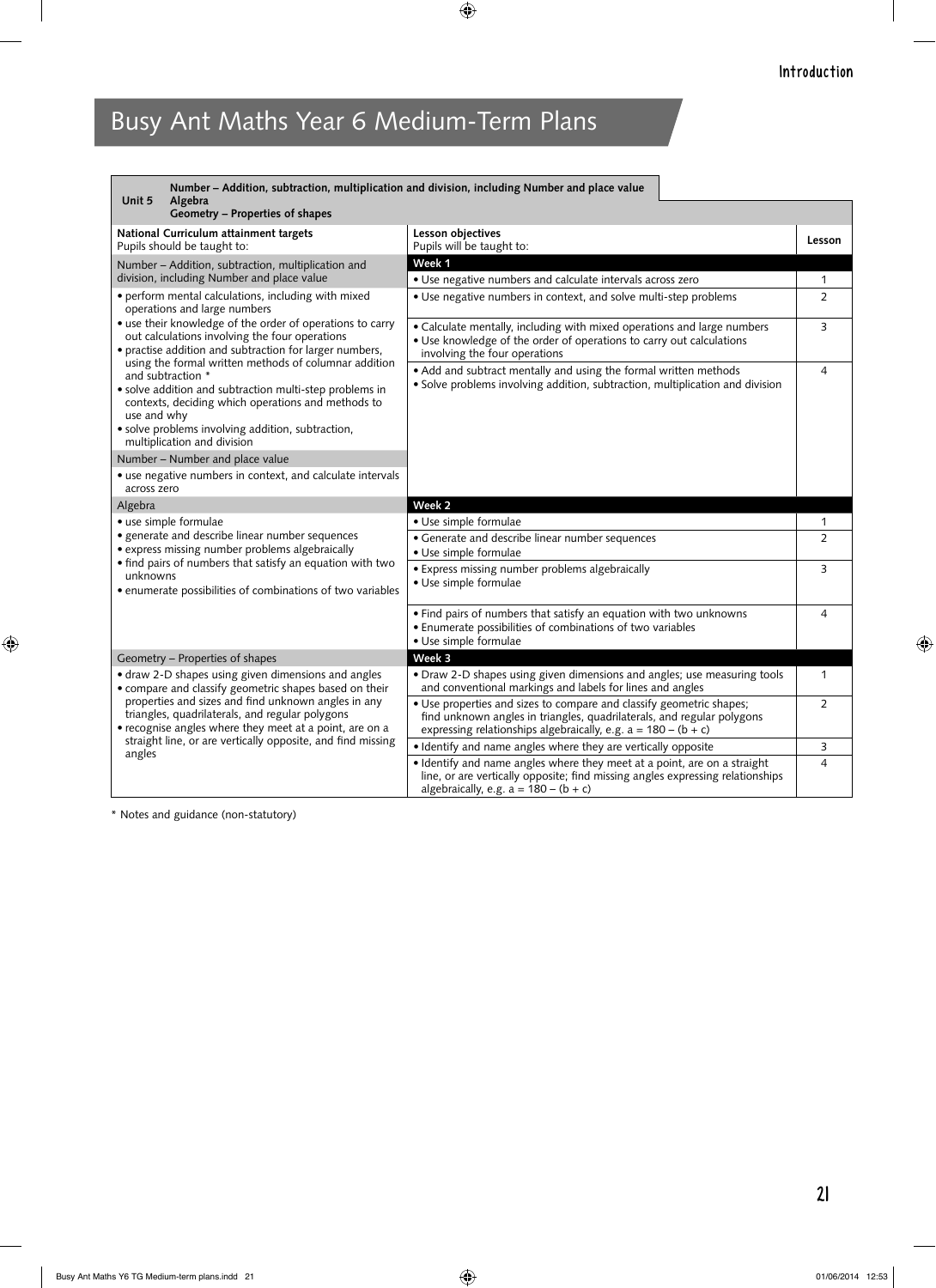| Number - Multiplication and division<br>Unit 6<br>Number - Multiplication and division, including Decimals<br><b>Measurement (mass)</b>                                                                                                                    |                                                                                                                                                                                                                                                                                                                                                                       |                |
|------------------------------------------------------------------------------------------------------------------------------------------------------------------------------------------------------------------------------------------------------------|-----------------------------------------------------------------------------------------------------------------------------------------------------------------------------------------------------------------------------------------------------------------------------------------------------------------------------------------------------------------------|----------------|
| National Curriculum attainment targets<br>Pupils should be taught to:                                                                                                                                                                                      | Lesson objectives<br>Pupils will be taught to:                                                                                                                                                                                                                                                                                                                        | Lesson         |
| Number - Multiplication and division                                                                                                                                                                                                                       | Week 1                                                                                                                                                                                                                                                                                                                                                                |                |
| • practise multiplication for larger numbers, using the<br>formal written method of long multiplication*<br>• multiply multi-digit numbers up to 4 digits by a two-                                                                                        | • Multiply mentally, including large numbers<br>• Use partitioning to calculate HTO x TO<br>• Estimate and check the answer to a calculation                                                                                                                                                                                                                          | $\mathbf{1}$   |
| digit whole number using the formal written method of<br>long multiplication<br>· perform mental calculations, including large numbers<br>• use estimation to check answers to calculations                                                                | • Multiply mentally, including large numbers<br>. Use partitioning and the grid method to calculate HTO x TO<br>• Estimate and check the answer to a calculation                                                                                                                                                                                                      | 2              |
|                                                                                                                                                                                                                                                            | • Multiply mentally, including large numbers<br>• Use the expanded written method to calculate HTO $\times$ TO<br>• Estimate and check the answer to a calculation                                                                                                                                                                                                    | 3              |
|                                                                                                                                                                                                                                                            | • Multiply mentally, including large numbers<br>. Use the formal written method of long multiplication to calculate HTO x TO<br>• Estimate and check the answer to a calculation                                                                                                                                                                                      | $\overline{4}$ |
| Number - Multiplication and division                                                                                                                                                                                                                       | Week <sub>2</sub>                                                                                                                                                                                                                                                                                                                                                     |                |
| • multiply decimals by whole numbers, starting with the<br>simplest cases, such as $0.4 \times 2 = 0.8$ , and in practical<br>contexts, such as measures and money *<br>• perform mental calculations<br>• use estimation to check answers to calculations | . Use mental methods to multiply decimals to tenths or to hundredths by<br>whole numbers, e.g. $0.4 \times 2 = 0.8$ , $0.06 \times 6 = 3.6$<br>. Use mental methods to multiply one-digit numbers with one decimal place<br>by whole numbers, e.g. $3.4 \times 2$                                                                                                     | $\mathbf{1}$   |
|                                                                                                                                                                                                                                                            | . Multiply one- or two-digit numbers with up to two decimal places by one-<br>digit whole numbers using the grid method, e.g. $7.56 \times 3$ , $35.4 \times 5$<br>• Estimate and check the answer to a calculation                                                                                                                                                   | $\overline{2}$ |
| Number - Decimals<br>· multiply one-digit numbers with up to two decimal<br>places by whole numbers                                                                                                                                                        | • Multiply one- or two-digit numbers with up to two decimal places by one-<br>digit whole numbers, e.g. 7.56 $\times$ 3, 35.4 $\times$ 5, using the expanded written<br>method of short multiplication by converting decimals to whole numbers<br>before calculating, then converting the answer back to decimals<br>• Estimate and check the answer to a calculation | 3              |
| · multiply numbers with up to two decimal places by<br>one-digit whole numbers *                                                                                                                                                                           | • Multiply one- or two-digit numbers with up to two decimal places by<br>one-digit whole numbers, e.g. $7.56 \times 3$ , $35.4 \times 5$ , using the formal written<br>method of short multiplication by converting decimals to whole numbers<br>before calculating, then converting the answer back to decimals<br>• Estimate and check the answer to a calculation  | $\overline{4}$ |
| Measurement (mass)                                                                                                                                                                                                                                         | Week 3                                                                                                                                                                                                                                                                                                                                                                |                |
| • solve problems involving the calculation and conversion<br>of units of measure, using decimal notation up to three                                                                                                                                       | • Convert from smaller to larger standard units of mass and vice versa; use<br>decimal notation up to three decimal places                                                                                                                                                                                                                                            | $\mathbf{1}$   |
| decimal places where appropriate<br>• use, read, write and convert between standard units,<br>converting measurements of mass from a smaller unit of                                                                                                       | • Convert from smaller to larger standard units of mass and vice versa; use<br>decimal notation up to three decimal places                                                                                                                                                                                                                                            | $\overline{2}$ |
| measure to a larger unit, and vice versa, using decimal<br>notation up to three decimal places                                                                                                                                                             | • Calculate and convert between standard units of mass to solve problems;<br>use decimal notation up to three decimal places                                                                                                                                                                                                                                          | 3              |
|                                                                                                                                                                                                                                                            | • Calculate and convert between standard units of mass to solve problems;<br>use decimal notation up to three decimal places                                                                                                                                                                                                                                          | 4              |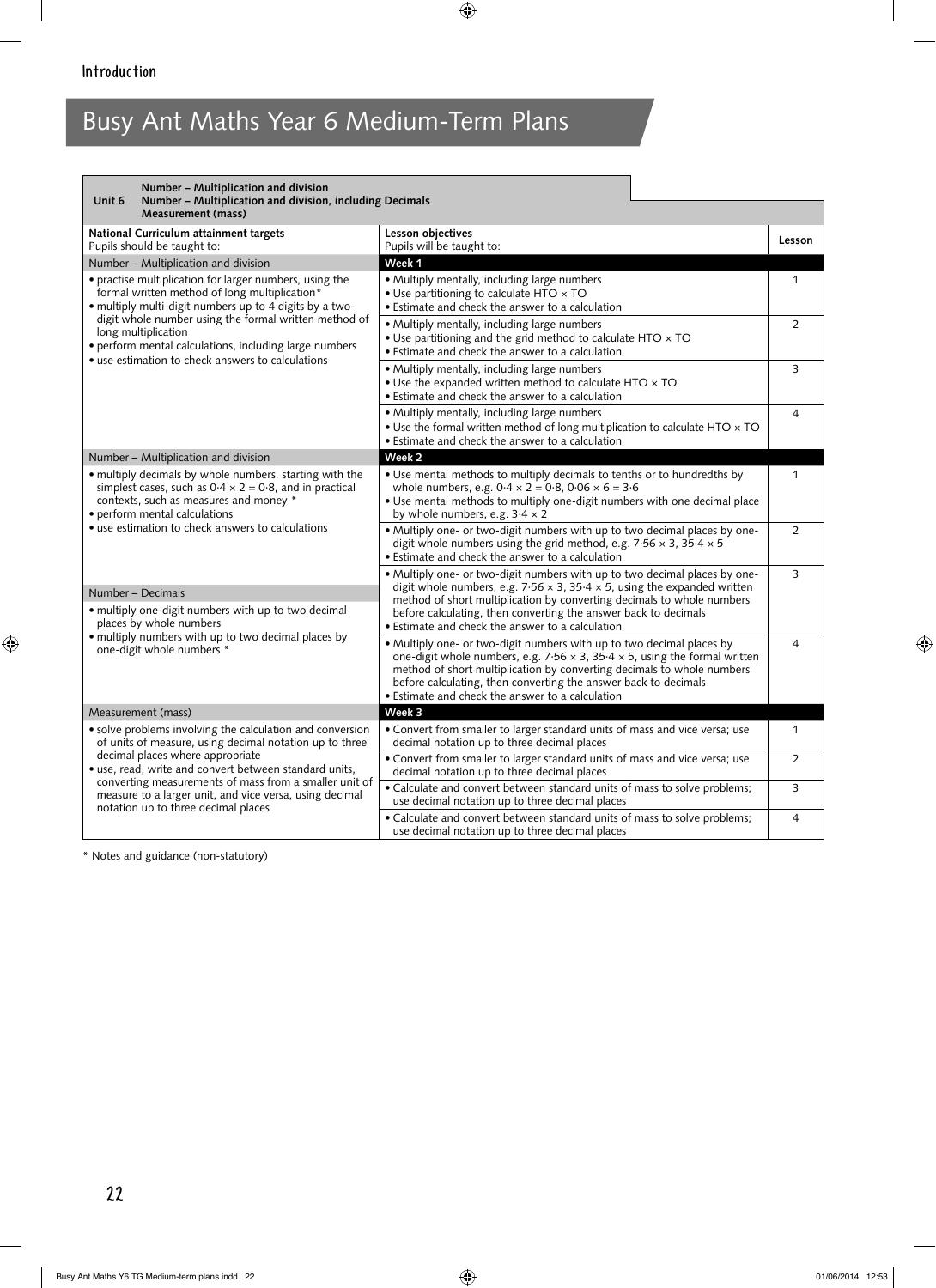| <b>Number - Fractions</b><br>Ratio and proportion<br>Unit 7                                                                                                                                                        |                                                                                                                          |                |
|--------------------------------------------------------------------------------------------------------------------------------------------------------------------------------------------------------------------|--------------------------------------------------------------------------------------------------------------------------|----------------|
| <b>Statistics</b>                                                                                                                                                                                                  |                                                                                                                          |                |
| National Curriculum attainment targets<br>Pupils should be taught to:                                                                                                                                              | Lesson objectives<br>Pupils will be taught to:                                                                           | Lesson         |
| Number - Fractions                                                                                                                                                                                                 | Week 1                                                                                                                   |                |
| • use common factors to simplify fractions; use common<br>multiples to express fractions in the same denomination                                                                                                  | • Add and subtract fractions with different denominators and mixed<br>numbers, using the concept of equivalent fractions | $\mathbf{1}$   |
| • add and subtract fractions with different denominators and                                                                                                                                                       | · Divide proper fractions by whole numbers                                                                               | $\overline{2}$ |
| mixed numbers, using the concept of equivalent fractions<br>• multiply simple pairs of proper fractions, writing the answer<br>in its simplest form [for example, $\frac{1}{4} \times \frac{1}{2} = \frac{1}{8}$ ] | • Multiply simple pairs of proper fractions, writing the answer in its<br>simplest form                                  | 3              |
| · divide proper fractions by whole numbers [for example,<br>$\frac{1}{3} \div 2 = \frac{1}{6}$                                                                                                                     | • Solve problems that involve adding, subtracting, multiplying and<br>dividing fractions                                 | $\overline{4}$ |
|                                                                                                                                                                                                                    | • Use common factors to simplify fractions; use common multiples to<br>express fractions in the same denomination        |                |
| Ratio and proportion                                                                                                                                                                                               | Week 2                                                                                                                   |                |
| • recognise proportionality in contexts when the relations                                                                                                                                                         | • Recognise and solve proportion problems                                                                                | 1              |
| between quantities are in the same ratio [for example,<br>similar shapes and recipes] *                                                                                                                            | • Understand and use ratio to solve problems involving numbers, shapes<br>and scale drawings                             | $\overline{2}$ |
| • solve problems involving the relative sizes of two quantities<br>where missing values can be found by using integer                                                                                              | · Solve problems involving similar shapes where the scale factor is<br>known or can be found                             |                |
| multiplication and division facts<br>• consolidate understanding of ratio when comparing                                                                                                                           | · Solve missing value ratio problems using multiplication and division                                                   | 3              |
| quantities, sizes and scale drawings by solving a variety of<br>problems *                                                                                                                                         | • Solve problems involving unequal sharing and grouping using<br>knowledge of fractions and multiples                    | 4              |
| • solve problems involving similar shapes where the scale<br>factor is known or can be found                                                                                                                       |                                                                                                                          |                |
| • solve problems involving unequal sharing and grouping<br>using knowledge of fractions and multiples                                                                                                              |                                                                                                                          |                |
| <b>Statistics</b>                                                                                                                                                                                                  | Week 3                                                                                                                   |                |
| • interpret and construct pie charts and line graphs and use                                                                                                                                                       | • Interpret and construct pie charts and use them to solve problems                                                      | $\mathbf{1}$   |
| these to solve problems<br>• draw graphs relating two variables *                                                                                                                                                  | • Interpret and construct line graphs relating two variables and use them<br>to solve problems                           | $\overline{2}$ |
| • calculate and interpret the mean as an average                                                                                                                                                                   | · Solve problems by collecting and organising data from an enquiry                                                       | 3              |
|                                                                                                                                                                                                                    | • Calculate and interpret the mean as an average                                                                         | $\overline{4}$ |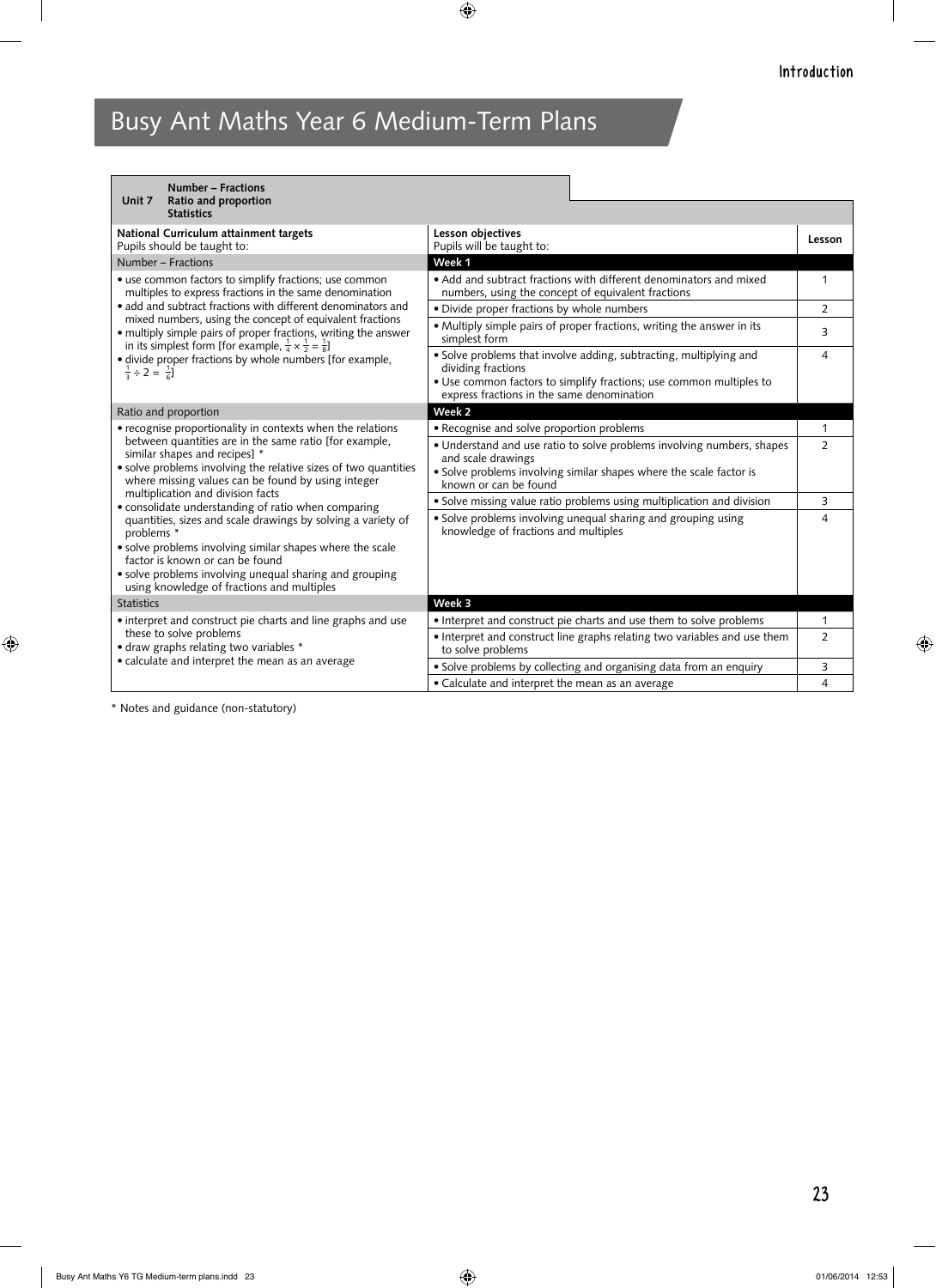| Number - Multiplication and division<br>Number - Multiplication and division, including Decimals<br>Unit 8<br>Measurement (perimeter and area)                                                                                                                                                                                                           |                                                                                                                                                                                                                                                                                                                                                                                                                                                                                                                                                                                                    |                |
|----------------------------------------------------------------------------------------------------------------------------------------------------------------------------------------------------------------------------------------------------------------------------------------------------------------------------------------------------------|----------------------------------------------------------------------------------------------------------------------------------------------------------------------------------------------------------------------------------------------------------------------------------------------------------------------------------------------------------------------------------------------------------------------------------------------------------------------------------------------------------------------------------------------------------------------------------------------------|----------------|
| National Curriculum attainment targets<br>Pupils should be taught to:                                                                                                                                                                                                                                                                                    | Lesson objectives<br>Pupils will be taught to:                                                                                                                                                                                                                                                                                                                                                                                                                                                                                                                                                     | Lesson         |
| Number - Multiplication and division                                                                                                                                                                                                                                                                                                                     | Week 1                                                                                                                                                                                                                                                                                                                                                                                                                                                                                                                                                                                             |                |
| • practise division for larger numbers, using the formal<br>written method of long division *<br>• divide numbers up to 4 digits by a two-digit whole<br>number using the formal written method of long                                                                                                                                                  | • Divide mentally, including large numbers<br>• Use the expanded written method of long division to calculate HTO ÷ TO<br>and interpret any remainder as a whole number remainder or as a fraction<br>• Estimate and check the answer to a calculation                                                                                                                                                                                                                                                                                                                                             | 1              |
| division, and interpret remainders as whole number<br>remainders or fractions<br>• perform mental calculations, including with large<br>numbers<br>• use estimation to check answers to calculations                                                                                                                                                     | • Divide mentally, including large numbers<br>• Use the expanded written method of long division to calculate ThHTO ÷ TO<br>and interpret any remainder as a whole number remainder or as a fraction<br>• Estimate and check the answer to a calculation                                                                                                                                                                                                                                                                                                                                           | $\overline{2}$ |
|                                                                                                                                                                                                                                                                                                                                                          | · Divide mentally, including large numbers<br>• Use the formal written method of long division to calculate HTO ÷ TO and<br>interpret any remainder as a whole number remainder or as a fraction<br>• Estimate and check the answer to a calculation                                                                                                                                                                                                                                                                                                                                               | 3              |
|                                                                                                                                                                                                                                                                                                                                                          | • Divide mentally, including large numbers<br>• Use the formal written method of long division to calculate ThHTO ÷<br>TO and interpret remainders as whole number remainders or as fractions<br>Estimate and check the answer to a calculation                                                                                                                                                                                                                                                                                                                                                    | 4              |
| Number - Multiplication and division                                                                                                                                                                                                                                                                                                                     | Week <sub>2</sub>                                                                                                                                                                                                                                                                                                                                                                                                                                                                                                                                                                                  |                |
| • perform mental calculations<br>· solve problems involving addition, subtraction,<br>multiplication and division<br>• solve problems which require answers to be rounded to<br>specified degrees of accuracy<br>• use estimation to check answers to calculations<br>• perform mental calculations<br>• use estimation to check answers to calculations | • Use mental methods to divide numbers with up to two decimal places by<br>one-digit whole numbers, e.g. $6.4 \div 8$ , $32.4 \div 4$ , $6.39 \div 3$<br>. Divide numbers with up to two decimal places by one-digit whole numbers<br>using the formal written method of short division<br>. Divide numbers with up to two decimal places by one-digit whole numbers<br>using the formal written method for short division by converting decimals<br>to whole numbers before calculating and then converting the answer back<br>to decimals<br>• Estimate and check the answer to a calculation    | 1              |
| Number – including Decimals<br>• use written division methods in cases where the answer<br>has up to two decimal places<br>• divide numbers with up to two decimal places by one-<br>digit and two-digit whole numbers *                                                                                                                                 | · Divide decimal numbers with up to two decimal places by two-digit whole<br>numbers, e.g. $58.32 \div 18$ , using the expanded written method of long<br>division<br>. Divide decimal numbers with up to two decimal places by two-digit whole<br>numbers, e.g. $58.32 \div 18$ , using the expanded written method of long<br>division by converting decimals to whole numbers before calculating and<br>then converting the answer back to decimals<br>• Estimate and check the answer to a calculation                                                                                         | $\overline{2}$ |
|                                                                                                                                                                                                                                                                                                                                                          | . Divide decimal numbers with up to two decimal places by two-digit<br>whole numbers, e.g. $58.32 \div 18$ , using the formal written method of long<br>division<br>• Divide decimal numbers with up to two decimal places by two-digit<br>whole numbers, e.g. $58.32 \div 18$ , using the formal written method of long<br>division by converting decimals to whole numbers before calculating and<br>then converting the answer back to decimals<br>• Solve problems which require answers to be rounded to specified degrees<br>of accuracy<br>• Estimate and check the answer to a calculation | 3              |
|                                                                                                                                                                                                                                                                                                                                                          | • Solve problems involving addition, subtraction, multiplication and division<br>• Solve problems which require answers to be rounded to specified degrees<br>of accuracy<br>· Use estimation to check answers to calculations                                                                                                                                                                                                                                                                                                                                                                     | 4              |
| Measurement (perimeter and area)                                                                                                                                                                                                                                                                                                                         | Week 3                                                                                                                                                                                                                                                                                                                                                                                                                                                                                                                                                                                             |                |
| • recognise that shapes with the same areas can have<br>different perimeters and vice versa                                                                                                                                                                                                                                                              | • Know that shapes with the same areas can have different perimeters and<br>vice versa                                                                                                                                                                                                                                                                                                                                                                                                                                                                                                             | 1              |
| • recognise when it is possible to use formulae for area<br>of shapes                                                                                                                                                                                                                                                                                    | • Know when it is possible to use formulae for area of shapes                                                                                                                                                                                                                                                                                                                                                                                                                                                                                                                                      | 2              |
| • calculate the area of parallelograms and triangles                                                                                                                                                                                                                                                                                                     | • Use the formula for the area of a rectangle to calculate the area of a<br>triangle; relate the dissection of a rectangle to the area of a triangle                                                                                                                                                                                                                                                                                                                                                                                                                                               | 3              |
|                                                                                                                                                                                                                                                                                                                                                          | • Use the formula for the area of a rectangle to calculate the area of<br>a parallelogram; relate the dissection of a rectangle to the area of a<br>parallelogram                                                                                                                                                                                                                                                                                                                                                                                                                                  | 4              |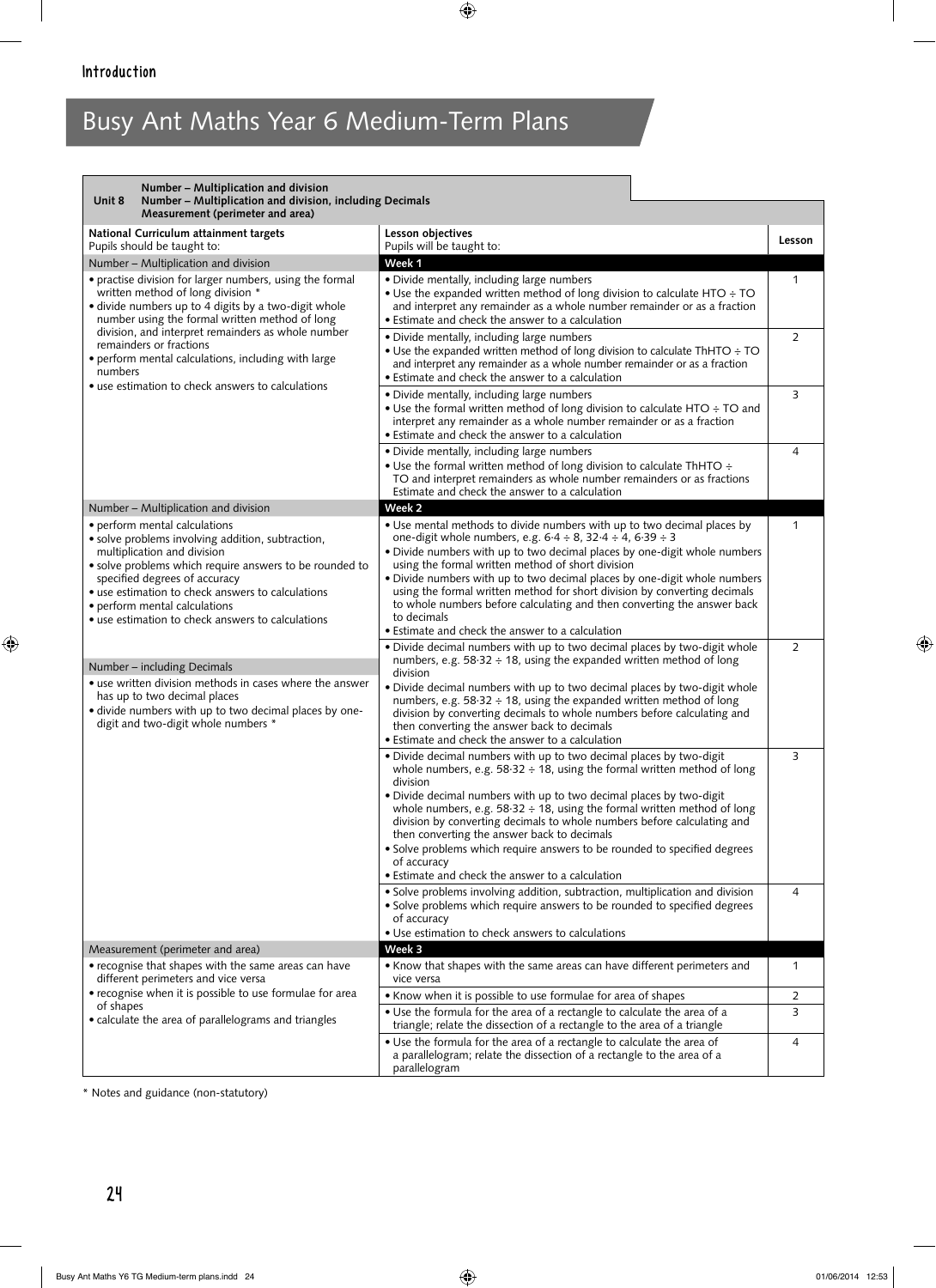| Number - Addition, subtraction, multiplication and division<br>Unit 9<br>Algebra                                                                                                                                                                                                                                                                                                                                                                                                                                                      |                                                                                                                                                                                              |                |
|---------------------------------------------------------------------------------------------------------------------------------------------------------------------------------------------------------------------------------------------------------------------------------------------------------------------------------------------------------------------------------------------------------------------------------------------------------------------------------------------------------------------------------------|----------------------------------------------------------------------------------------------------------------------------------------------------------------------------------------------|----------------|
| Geometry - Properties of shapes                                                                                                                                                                                                                                                                                                                                                                                                                                                                                                       |                                                                                                                                                                                              |                |
| National Curriculum attainment targets<br>Pupils should be taught to:                                                                                                                                                                                                                                                                                                                                                                                                                                                                 | Lesson objectives<br>Pupils will be taught to:                                                                                                                                               | Lesson         |
| Number - Addition, subtraction, multiplication and division                                                                                                                                                                                                                                                                                                                                                                                                                                                                           | Week 1                                                                                                                                                                                       |                |
| · perform mental calculations, including large numbers<br>• practise addition and subtraction for larger numbers,<br>using the formal written methods of columnar addition<br>and subtraction *<br>• use knowledge of the order of operations to carry out<br>calculations involving the four operations<br>· solve problems involving addition, subtraction,<br>multiplication and division<br>• use estimation to check answers to calculations and<br>determine, in the context of a problem, an appropriate<br>degree of accuracy | · Perform mental calculations, including large numbers                                                                                                                                       | 1              |
|                                                                                                                                                                                                                                                                                                                                                                                                                                                                                                                                       | • Add and subtract whole numbers using the formal written methods of<br>columnar addition and subtraction<br>• Estimate and check the answer to a calculation                                | $\mathcal{P}$  |
|                                                                                                                                                                                                                                                                                                                                                                                                                                                                                                                                       | • Use knowledge of the order of operations to carry out calculations<br>involving the four operations                                                                                        | 3              |
|                                                                                                                                                                                                                                                                                                                                                                                                                                                                                                                                       | · Solve problems involving addition, subtraction, multiplication and<br>division                                                                                                             | 4              |
| Algebra                                                                                                                                                                                                                                                                                                                                                                                                                                                                                                                               | Week <sub>2</sub>                                                                                                                                                                            |                |
| • use simple formulae<br>• generate and describe linear number sequences<br>• express missing number problems algebraically<br>• find pairs of numbers that satisfy an equation with two<br>unknowns<br>• enumerate possibilities of combinations of two variables                                                                                                                                                                                                                                                                    | · Use simple formulae<br>• Generate and describe linear number sequences                                                                                                                     | $\mathbf{1}$   |
|                                                                                                                                                                                                                                                                                                                                                                                                                                                                                                                                       | • Express missing number problems algebraically<br>· Use simple formulae                                                                                                                     | $\overline{2}$ |
|                                                                                                                                                                                                                                                                                                                                                                                                                                                                                                                                       | • Find pairs of numbers that satisfy an equation with two unknowns<br>• Represent simple equations as a line graph                                                                           | 3              |
|                                                                                                                                                                                                                                                                                                                                                                                                                                                                                                                                       | • Enumerate possibilities of combinations of two variables<br>· Use simple formulae                                                                                                          | 4              |
| Geometry - Properties of shapes                                                                                                                                                                                                                                                                                                                                                                                                                                                                                                       | Week 3                                                                                                                                                                                       |                |
| • draw shapes accurately, using measuring tools and<br>conventional markings and labels for lines and angles *<br>• illustrate and name parts of circles, including radius,<br>diameter and circumference and know that the diameter<br>is twice the radius                                                                                                                                                                                                                                                                           | • Draw and name parts of circles, including radius, diameter and<br>circumference and know that the diameter is twice the radius expressing<br>the relationship algebraically, e.g. $d = 2r$ | $\mathbf{1}$   |
|                                                                                                                                                                                                                                                                                                                                                                                                                                                                                                                                       | • Use measuring tools and compasses to construct a regular hexagon;<br>investigate patterns that are based on the hexagon within the circle                                                  | $\overline{2}$ |
|                                                                                                                                                                                                                                                                                                                                                                                                                                                                                                                                       | • Use measuring tools and compasses to construct patterns that are based<br>on the radius of the circle                                                                                      | 3              |
|                                                                                                                                                                                                                                                                                                                                                                                                                                                                                                                                       | • Use measuring tools to construct 2-D shapes using given dimensions and<br>angles; use conventional markings and labels for lines and angles                                                | $\overline{4}$ |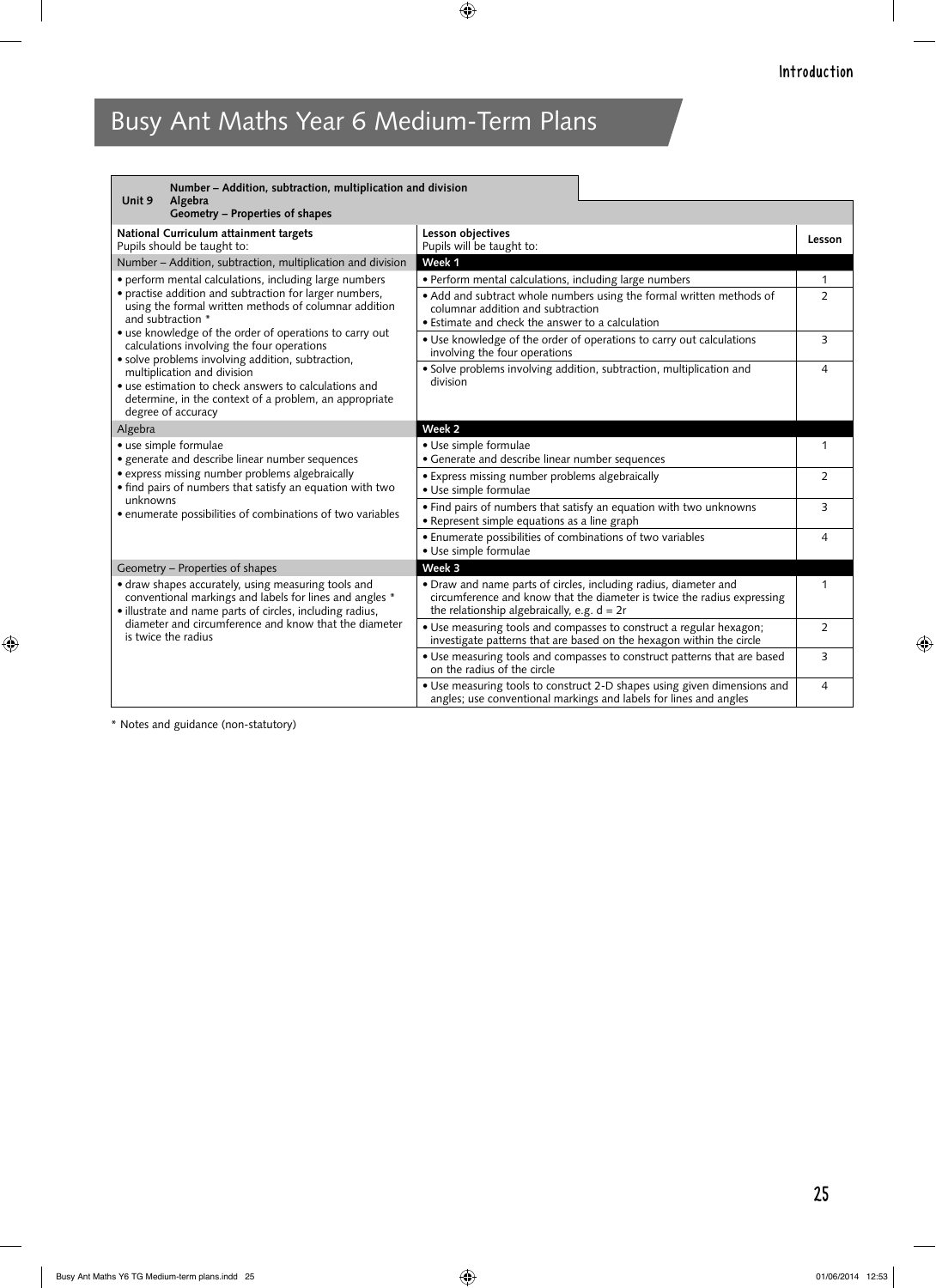| Number – Multiplication and division, including Decimals<br>Unit 10<br>Number - Fractions<br>Measurement (volume and capacity)                                                                                                                                                                                                                                                                                                                                                                                                                                                                                                                                                                            |                                                                                                                                                                                                                                                                                                                                                                                                                                                                                                                                                                                                 |                                |
|-----------------------------------------------------------------------------------------------------------------------------------------------------------------------------------------------------------------------------------------------------------------------------------------------------------------------------------------------------------------------------------------------------------------------------------------------------------------------------------------------------------------------------------------------------------------------------------------------------------------------------------------------------------------------------------------------------------|-------------------------------------------------------------------------------------------------------------------------------------------------------------------------------------------------------------------------------------------------------------------------------------------------------------------------------------------------------------------------------------------------------------------------------------------------------------------------------------------------------------------------------------------------------------------------------------------------|--------------------------------|
| National Curriculum attainment targets<br>Pupils should be taught to:                                                                                                                                                                                                                                                                                                                                                                                                                                                                                                                                                                                                                                     | Lesson objectives<br>Pupils will be taught to:                                                                                                                                                                                                                                                                                                                                                                                                                                                                                                                                                  | Lesson                         |
| Number - Multiplication and division                                                                                                                                                                                                                                                                                                                                                                                                                                                                                                                                                                                                                                                                      | Week 1                                                                                                                                                                                                                                                                                                                                                                                                                                                                                                                                                                                          |                                |
| · multiply multi-digit numbers up to 4 digits by a two-<br>digit whole number using the formal written method of<br>long multiplication<br>· solve problems involving addition, subtraction,<br>multiplication and division<br>• use estimation to check answers to calculations and<br>determine, in the context of a problem, an appropriate<br>degree of accuracy                                                                                                                                                                                                                                                                                                                                      | • Use mental methods to divide numbers with up to two decimal places by<br>one-digit whole numbers, e.g. $6.4 \div 8$ , $32.4 \div 4$ , $6.39 \div 3$<br>• Divide numbers with up to two decimal places by one-digit whole numbers<br>using the formal written method of short division<br>• Divide numbers with up to two decimal places by one-digit whole numbers<br>using the formal written method for short division by converting decimals<br>to whole numbers before calculating and then converting the answer back<br>to decimals<br>• Estimate and check the answer to a calculation | $\mathbf{1}$<br>$\overline{2}$ |
| Number – Decimals<br>• multiply one-digit numbers with up to two decimal<br>places by whole numbers<br>· multiply numbers with up to two decimal places by<br>two-digit whole numbers *                                                                                                                                                                                                                                                                                                                                                                                                                                                                                                                   | • Multiply one-digit numbers with up to two decimal places by two-digit<br>whole numbers, e.g. $7.56 \times 34$ , using the formal written method by<br>converting decimals to whole numbers before calculating, then convert the<br>answer back to decimals<br>• Estimate and check the answer to a calculation<br>· Solve problems involving addition, subtraction, multiplication and division<br>• Use estimation to check answers to calculations and determine, in the<br>context of a problem, an appropriate degree of accuracy                                                         | 3<br>4                         |
| Number – Fractions                                                                                                                                                                                                                                                                                                                                                                                                                                                                                                                                                                                                                                                                                        | Week 2                                                                                                                                                                                                                                                                                                                                                                                                                                                                                                                                                                                          |                                |
| • use common factors to simplify fractions; use common<br>multiples to express fractions in the same denomination<br>• add and subtract fractions with different denominators<br>and mixed numbers, using the concept of equivalent                                                                                                                                                                                                                                                                                                                                                                                                                                                                       | • Use common factors to simplify fractions<br>• Use common multiples to express fractions in the same denomination<br>• Add and subtract fractions with different denominators and mixed                                                                                                                                                                                                                                                                                                                                                                                                        | $\mathbf{1}$<br>2              |
| fractions<br>• multiply simple pairs of proper fractions, writing the                                                                                                                                                                                                                                                                                                                                                                                                                                                                                                                                                                                                                                     | numbers, using the concept of equivalent fractions<br>• Multiply simple pairs of proper fractions, writing the answer in its<br>simplest form                                                                                                                                                                                                                                                                                                                                                                                                                                                   | 3                              |
| answer in its simplest form [for example, $\frac{1}{4} \times \frac{1}{2} = \frac{1}{8}$ ]<br>· divide proper fractions by whole numbers [for example,<br>$\frac{1}{3} \div 2 = \frac{1}{6}$                                                                                                                                                                                                                                                                                                                                                                                                                                                                                                              | • Divide proper fractions by whole numbers                                                                                                                                                                                                                                                                                                                                                                                                                                                                                                                                                      | 4                              |
| Measurement (volume and capacity)                                                                                                                                                                                                                                                                                                                                                                                                                                                                                                                                                                                                                                                                         | Week 3                                                                                                                                                                                                                                                                                                                                                                                                                                                                                                                                                                                          |                                |
| • solve problems involving the calculation and conversion<br>of units of measure, using decimal notation up to three<br>decimal places where appropriate<br>• use, read, write and convert between standard units,<br>converting measurements of volume from a smaller<br>unit of measure to a larger unit, and vice versa, using<br>decimal notation up to three decimal places<br>• recognise when it is possible to use formulae for volume<br>of shapes<br>• calculate, estimate and compare volume of cubes<br>and cuboids using standard units, including cubic<br>centimetres ( $\text{cm}^3$ ) and cubic metres ( $\text{m}^3$ ), and extending<br>to other units [for example, mm <sup>3</sup> ] | • Convert from smaller to larger standard units of capacity and vice versa;<br>use decimal notation up to three decimal places                                                                                                                                                                                                                                                                                                                                                                                                                                                                  | $\mathbf{1}$                   |
|                                                                                                                                                                                                                                                                                                                                                                                                                                                                                                                                                                                                                                                                                                           | • Calculate and convert between standard units of capacity to solve<br>problems; use decimal notation up to three decimal places                                                                                                                                                                                                                                                                                                                                                                                                                                                                | 2                              |
|                                                                                                                                                                                                                                                                                                                                                                                                                                                                                                                                                                                                                                                                                                           | • Estimate, calculate and compare volume of cubes and cuboids using<br>standard units, including cubic centimetres ( $\text{cm}^3$ ) and cubic metres ( $\text{m}^3$ )<br>and the rule = $lbh$                                                                                                                                                                                                                                                                                                                                                                                                  | 3                              |
|                                                                                                                                                                                                                                                                                                                                                                                                                                                                                                                                                                                                                                                                                                           | • Calculate and compare volume of cubes and cuboids using cubic<br>centimetres (cm <sup>3</sup> ), cubic metres (m <sup>3</sup> ), cubic millimetres (mm <sup>3</sup> ) and the rule<br>$V = Ibh$ , and find missing lengths                                                                                                                                                                                                                                                                                                                                                                    | $\overline{4}$                 |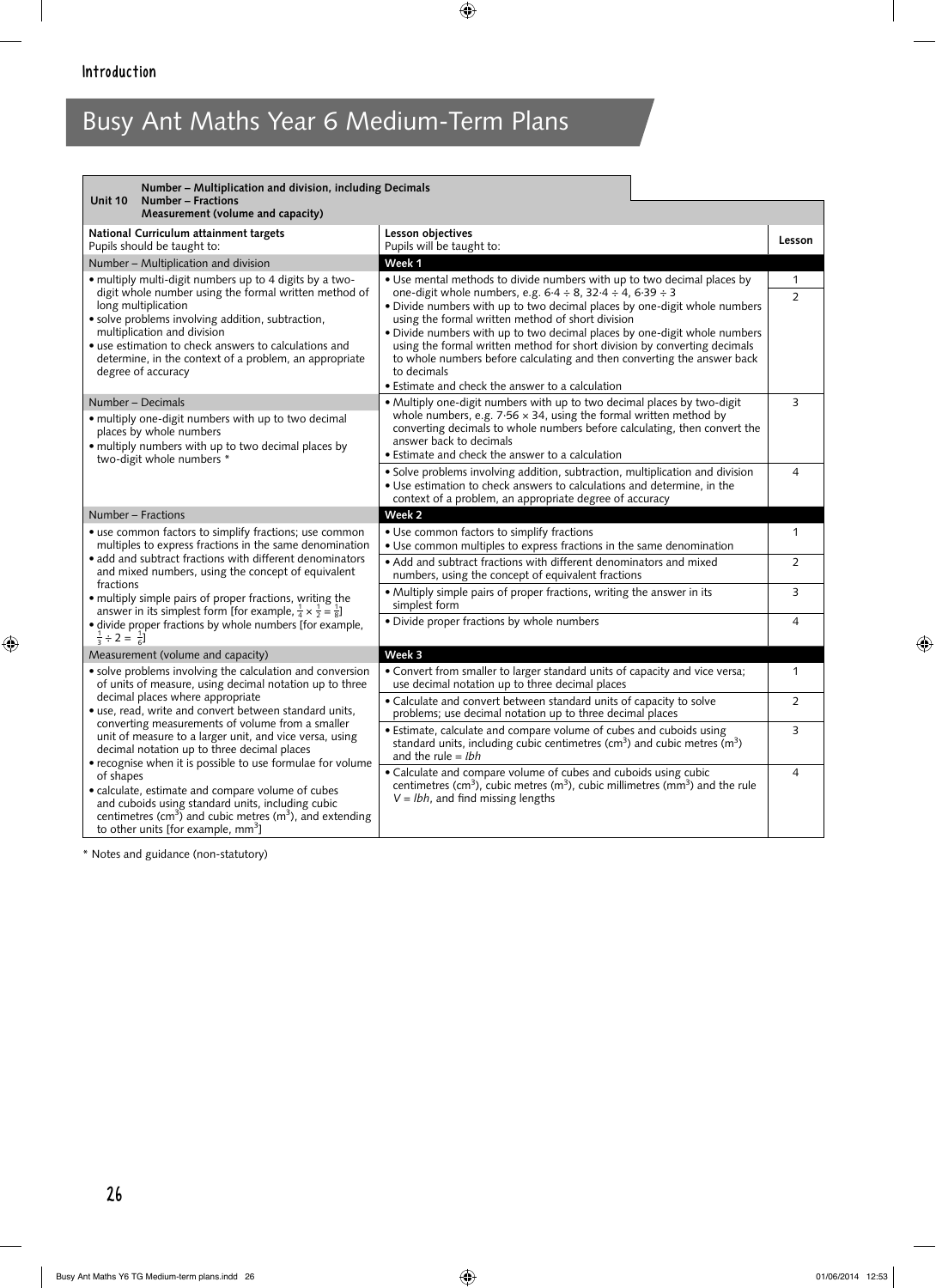| Number - Addition, subtraction, multiplication and division<br>Ratio and proportion<br><b>Unit 11</b>                                                                                                                                                                                                                                                                                   |                                                                                                                                                          |                |
|-----------------------------------------------------------------------------------------------------------------------------------------------------------------------------------------------------------------------------------------------------------------------------------------------------------------------------------------------------------------------------------------|----------------------------------------------------------------------------------------------------------------------------------------------------------|----------------|
| Geometry - Position and direction                                                                                                                                                                                                                                                                                                                                                       |                                                                                                                                                          |                |
| National Curriculum attainment targets<br>Pupils should be taught to:                                                                                                                                                                                                                                                                                                                   | Lesson objectives<br>Pupils will be taught to:                                                                                                           | Lesson         |
| Number - Addition, subtraction, multiplication and division                                                                                                                                                                                                                                                                                                                             | Week 1                                                                                                                                                   |                |
| • perform mental calculations, including with mixed<br>operations and large numbers<br>• use their knowledge of the order of operations to carry<br>out calculations involving the four operations<br>· solve problems involving addition, subtraction,<br>multiplication and division                                                                                                  | • Use knowledge of the order of operations to carry out calculations<br>involving the four operations                                                    | 1              |
|                                                                                                                                                                                                                                                                                                                                                                                         | • Use knowledge of the order of operations to carry out calculations<br>involving the four operations                                                    | $\overline{2}$ |
|                                                                                                                                                                                                                                                                                                                                                                                         | • Perform mental calculations, including with mixed operations and<br>large numbers                                                                      |                |
|                                                                                                                                                                                                                                                                                                                                                                                         | • Solve problems involving addition, subtraction, multiplication and division                                                                            | 3              |
|                                                                                                                                                                                                                                                                                                                                                                                         | · Solve problems involving addition, subtraction, multiplication and division                                                                            | 4              |
| Ratio and proportion                                                                                                                                                                                                                                                                                                                                                                    | Week <sub>2</sub>                                                                                                                                        |                |
| • recognise proportionality in contexts when the relations                                                                                                                                                                                                                                                                                                                              | • Recognise and solve proportion problems                                                                                                                | 1              |
| between quantities are in the same ratio [for example,<br>similar shapes and recipes] *                                                                                                                                                                                                                                                                                                 | • Understand and use ratio to solve problems                                                                                                             | $\overline{2}$ |
| · solve problems involving the relative sizes of two                                                                                                                                                                                                                                                                                                                                    | • Solve problems involving scale factors                                                                                                                 |                |
| quantities where missing values can be found by using                                                                                                                                                                                                                                                                                                                                   | • Solve missing value ratio problems using multiplication and division                                                                                   | 3              |
| integer multiplication and division facts<br>• consolidate understanding of ratio when comparing<br>quantities, sizes and scale drawings by solving a variety of<br>problems *<br>• solve problems involving similar shapes where the scale<br>factor is known or can be found<br>· solve problems involving unequal sharing and grouping<br>using knowledge of fractions and multiples | • Solve problems involving unequal sharing and grouping using knowledge<br>of fractions and multiples                                                    | 4              |
| Geometry - Position and direction                                                                                                                                                                                                                                                                                                                                                       | Week 3                                                                                                                                                   |                |
| · describe positions on the full coordinate grid (all four<br>quadrants)<br>• draw and translate simple shapes on the coordinate plane,<br>and reflect them in the axes<br>• draw and label rectangles (including squares),<br>parallelograms and rhombuses, specified by coordinates in<br>the four quadrants, predicting missing coordinates using<br>the properties of shapes *      | • Use coordinates to describe the positions of shapes in all four quadrants                                                                              | 1              |
|                                                                                                                                                                                                                                                                                                                                                                                         | . Plot and label rectangles, squares, parallelograms and rhombuses in the<br>four quadrants; use the properties of shapes to predict missing coordinates | 2              |
|                                                                                                                                                                                                                                                                                                                                                                                         | • Use coordinates to translate shapes into all four quadrants; use the<br>properties of shapes to predict missing coordinates                            | 3              |
|                                                                                                                                                                                                                                                                                                                                                                                         | • Use coordinates to reflect shapes in the axes into all four quadrants; use<br>the properties of shapes to predict missing coordinates                  | 4              |